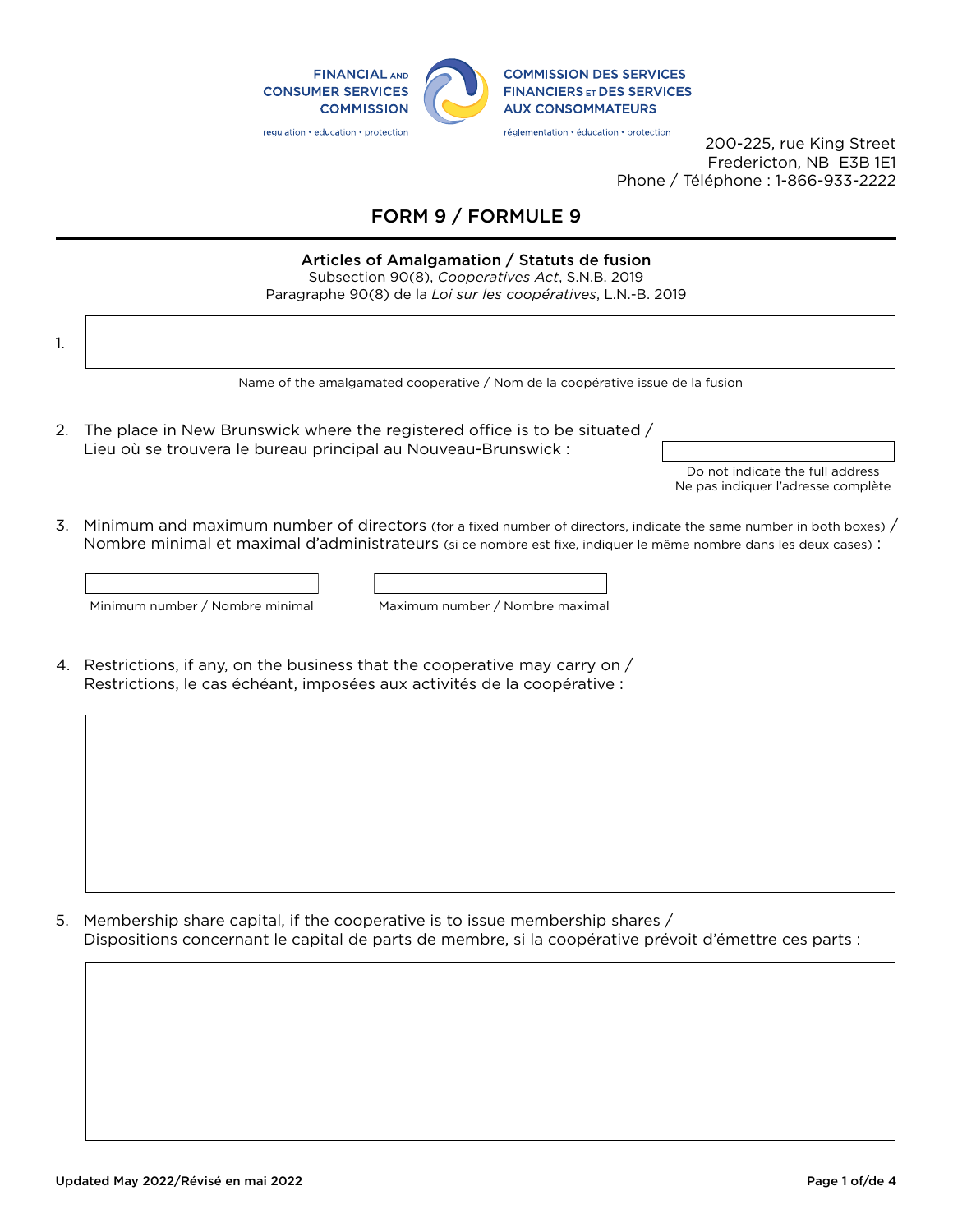6. Provisions for the distribution of the property of the cooperative on its dissolution / Dispositions concernant le mode de répartition des biens de la coopérative au moment de sa dissolution :

| 7. Investment share capital (select only one) /                  |
|------------------------------------------------------------------|
| Capital de parts de placement (ne choisir qu'une seule option) : |

| The cooperative will not issue |
|--------------------------------|
| investment shares /            |
| La coopérative n'émettra pas   |
| de parts de placement          |

 $\bigcap$  The cooperative can issue investment shares (see attached schedule for details) / La coopérative peut émettre des parts de placement (pour plus de détails, voir l'annexe ci-jointe)

8. Restrictions, if any, on the powers of directors to manage the business of the cooperative other that by unanimous agreement /

Restrictions, le cas échéant, sur les pouvoirs des administrateurs de gérer les activités de la coopérative sans l'accord unanime du conseil :

9. Other provisions, if any / Dispositions additionnelles, le cas échéant :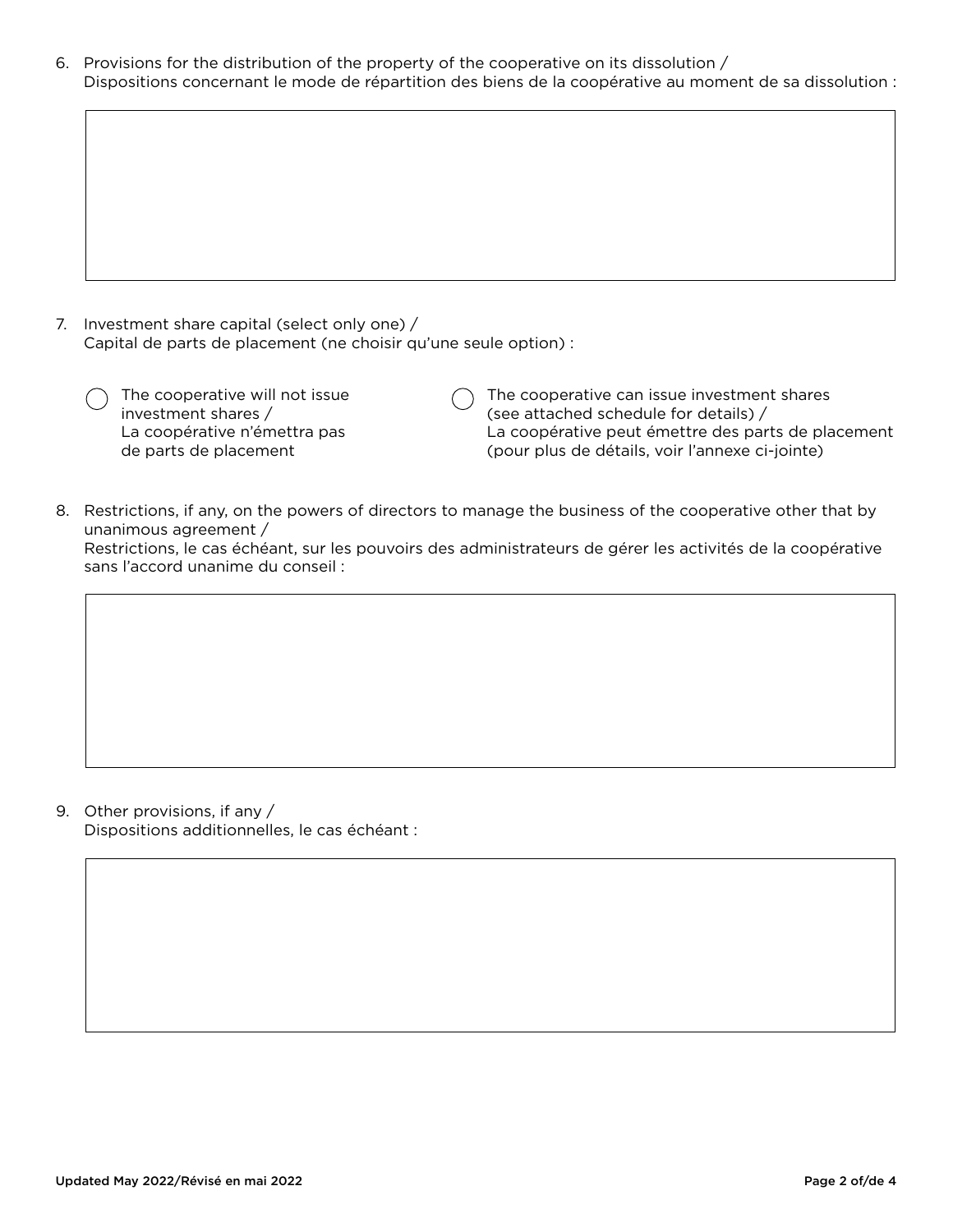I understand that making a statement that is misleading or untrue, or by not stating a fact that is required to be stated and that is necessary so as to not be misleading, may constitute an offence under section 144 of the *Cooperatives Act*.

I hereby certify that I am a director or an authorized officer of one of the amalgamating cooperatives and that:

- a. The amalgamated cooperative will be organized and operated, and will carry on business on a cooperative basis;
- b. If the amalgamated cooperative will be a continuing housing cooperative, the cooperative will comply with sections 114 to 123 of the *Cooperatives Act*;
- c. If the amalgamated cooperative will be a worker cooperative, the cooperative will comply with section 124 of the *Cooperatives Act*;
- d. (a) There are reasonable grounds to believe that
	- (i) each amalgamating cooperative is, and the amalgamated cooperative will be, able to pay its liabilities as they become due, and
	- (ii) the realizable value of the amalgamated cooperative's assets will not be less than the total of its liabilities and stated capital of all classes, and
	- (b) there are reasonable grounds to believe that (select either i or ii)
		- (i) no creditor will be prejudiced by the amalgamation, or

(ii) adequate notice has been

- given to all known creditors of the amalgamating cooperatives and no creditor objects to the amalgamation other than on grounds that are frivolous or vexatious; and
- e. The information above is true and accurate

Je comprends que faire une déclaration trompeuse ou erronée ou ne pas relater un fait dont la présentation est requise ou nécessaire pour que la déclaration ne soit pas trompeuse peut constituer une infraction en vertu de l'article 144 de la *Loi sur les coopératives*.

Par la présente, j'atteste que je suis un administrateur ou un agent autorisé de l'une des coopératives fusionnantes et que :

- a. La coopérative sera organisée, sera exploitée et exercera ses activités selon la formule coopérative;
- b. S'agissant d'une coopérative d'habitation à possession continue, la coopérative se conformera aux dispositions des articles 114 à 123 de la *Loi sur les coopératives*;
- c. S'agissant d'une coopérative de travailleurs, la coopérative se conformera aux dispositions de l'article 124 de la *Loi sur les coopératives*;
- d. (a) Il y a motif raisonnable de penser que
	- (i) chacune des coopératives fusionnantes peut acquitter son passif à échéance et la coopérative issue de la fusion pourra le faire également;
	- (ii) la valeur de réalisation de l'actif de la coopérative issue de la fusion n'est pas inférieure au total de son passif et de son capital déclaré;
	- (b) Il y a motif raisonnable de penser que (choisir l'option i ou ii)
		- (i) la fusion ne portera pas préjudice à aucun de leurs créanciers
		- (ii) un avis suffisant a été donné à tous les créanciers connus des coopératives fusionnantes et aucun créancier ne s'oppose à la fusion, à l'exclusion des objections pour motif futile ou vexatoire;
- e. Les renseignements ci-dessus sont véridiques et exacts